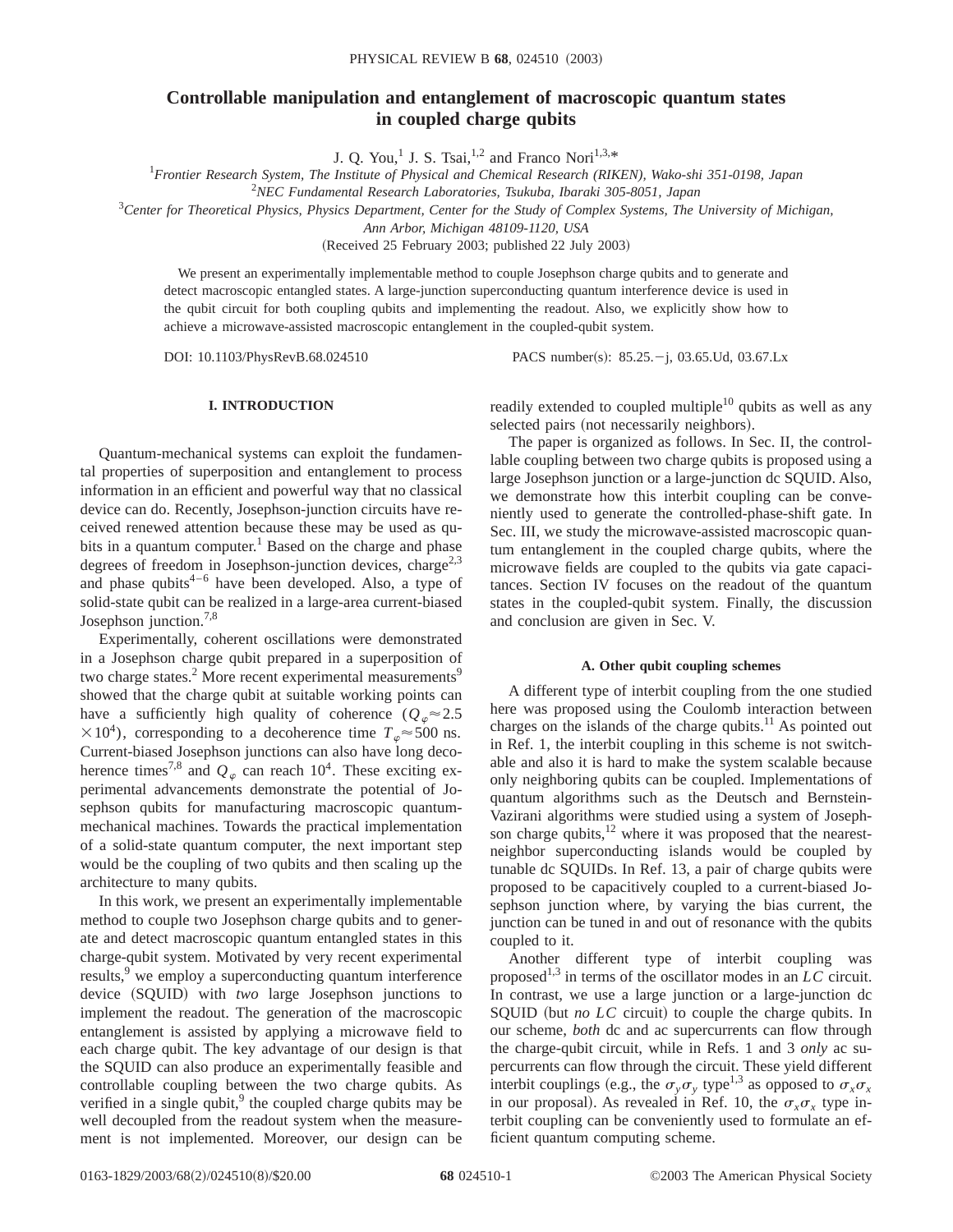

FIG. 1. Schematic diagram of two charge qubits coupled by a large Josephson junction (denoted by a square with an  $X$  inside) of coupling energy  $E_{J0}$  and capacitance  $C_{J0}$ . To make the effective charging energy of the large Josephson junction as small as required, a large capacitance  $C_0$  is placed close to and in parallel with it. Each filled circle denotes a superconducting island, the Cooperpair box, which is biased by a voltage  $V_{Xi}$  via the gate capacitance  $C_i$  and coupled to the bulk superconductors by two identical small Josephson junctions (each with a coupling energy  $E_{Ji}$  and a capacitance  $C_{Ii}$ ). Here the arrow near each Josephson junction denotes the chosen direction for the positive phase drop across the corresponding junction.

Moreover, the calculated interbit-coupling terms in Refs. 1 and 3 only apply to the case in which the following two conditions are met:

(i) The eigenfrequency  $\omega_{LC}$  of the *LC* circuit is much faster than the quantum manipulation frequencies. This condition *limits* the allowed number *N* of the qubits in the circuit because  $\omega_{LC}$  scales with  $1/\sqrt{N}$ . In other words, this implies that the circuits in Refs. 1 and 3 are not really scalable.

(ii) The phase conjugate to the total charge on the qubit capacitors fluctuates weakly. Our interbit-coupling approach discussed below is free from these two limitations.

#### **II. CONTROLLABLE COUPLING OF CHARGE QUBITS**

#### **A. Coupling qubits with a large junction**

We first use a large Josephson junction to couple two charge qubits (see Fig. 1). Each qubit is realized by a Cooper-pair box, where a superconducting island with excess charge  $\hat{Q}_i = 2e\hat{n}_i$  (*i* = 1,2) is weakly coupled to the bulk superconductors via two identical small junctions (with Josephson coupling energy  $E_{Ji}$  and capacitance  $C_{Ji}$ ) and biased by an applied voltage  $V_{Xi}$  through a gate capacitance  $C_i$ . The large Josephson junction on the left has a coupling energy  $E_{J0}$  (much larger than  $E_{Ji}$ ) and a capacitance  $C_{J0}$ . As in the single-qubit case, $9$  close to the large Josephson junction, we also place a large capacitance  $C_0$  in parallel with it, so that the effective charging energy of the large Josephson junction can be ignored (even though the capacitance of the large junction might not be large enough). Moreover, we assume that the inductance of the qubit circuit  $(i.e.,$  the two Cooperpair boxes with the nearby junctions, and the superconducting lines connecting these two qubits with the large Josephson junction) is much smaller than the Josephson inductance of the large junction. The Hamiltonian of the system can be written as

$$
H = \sum_{i=1}^{2} \left[ E_{ci} (\hat{n}_i - n_{Xi})^2 - E_{Ji} (\cos \hat{\phi}_{iA} + \cos \hat{\phi}_{iB}) \right]
$$
  
-  $E_{J0} \cos \hat{\gamma}$ , (1)

where

$$
E_{ci} = \frac{2e^2}{C_i + 2C_{Ji}}\tag{2}
$$

is the charging energy of the superconducting island and  $n_{Xi} = C_i V_{Xi}/2e$  is the reduced offset charge (in units of 2*e*) induced by the gate voltage. Flux quantization around loops containing the phase drops of the involved junctions gives the constraint

$$
\hat{\phi}_{iA} - \hat{\phi}_{iB} - \hat{\gamma} + \frac{2\pi\Phi_e}{\Phi_0} = 0, \quad i = 1, 2,
$$
 (3)

which gives

$$
\hat{\phi}_{iA} = \hat{\phi}_i - \left(\frac{\pi \Phi_e}{\Phi_0} - \frac{1}{2}\hat{\gamma}\right),
$$
  

$$
\hat{\phi}_{iB} = \hat{\phi}_i + \left(\frac{\pi \Phi_e}{\Phi_0} - \frac{1}{2}\hat{\gamma}\right),
$$
 (4)

where the average phase drop  $\phi_i = (\phi_{iA} + \phi_{iB})/2$  is canonically conjugate to the number,  $\hat{n}_i$ , of the excess Cooper pairs on the *i*th superconducting island:

$$
[\hat{\phi}_j, \hat{n}_j] = i, \quad j = 1, 2.
$$

Here  $\hat{\phi}_{iA}$  and  $\hat{\phi}_{iB}$  (*i*=1,2) are the phase drops across the small Josephson junctions above  $(A)$  and below  $(B)$  the *i*th Cooper-pair box.

The Hamiltonian  $(1)$  can be rewritten as

$$
H = \sum_{i=1}^{2} \left[ E_{ci} (\hat{n}_i - n_{Xi})^2 - 2E_{Ji} \cos \left( \frac{\pi \Phi_e}{\Phi_0} - \frac{1}{2} \hat{\gamma} \right) \cos \hat{\phi} \right]
$$
  
-  $E_{J0} \cos \hat{\gamma}$ . (5)

The externally applied flux  $\Phi$ <sub>e</sub> threads the area between the large Josephson junction and the left Cooper-pair box. It induces circulating supercurrents in the qubit circuit. The total circulating supercurrent  $\hat{I}$  has contributions from the two charge qubits:

 $\hat{I} = \hat{I}_1 + \hat{I}$ 

where

$$
\hat{I}_i = 2I_{ci} \sin\left(\frac{\pi\Phi_e}{\Phi_0} - \frac{1}{2}\hat{\gamma}\right)\cos\hat{\phi}_i, \tag{7}
$$

with  $I_{ci} = \pi E_{Ji} / \Phi_0$ . This total supercurrent flows through the large Josephson junction and it can also be written as

$$
\hat{I} = I_0 \sin \hat{\gamma},\tag{8}
$$

 $2, \t\t(6)$ 

with  $I_0 = 2 \pi E_{J0} / \Phi_0$ . From Eqs. (6)–(8) it follows that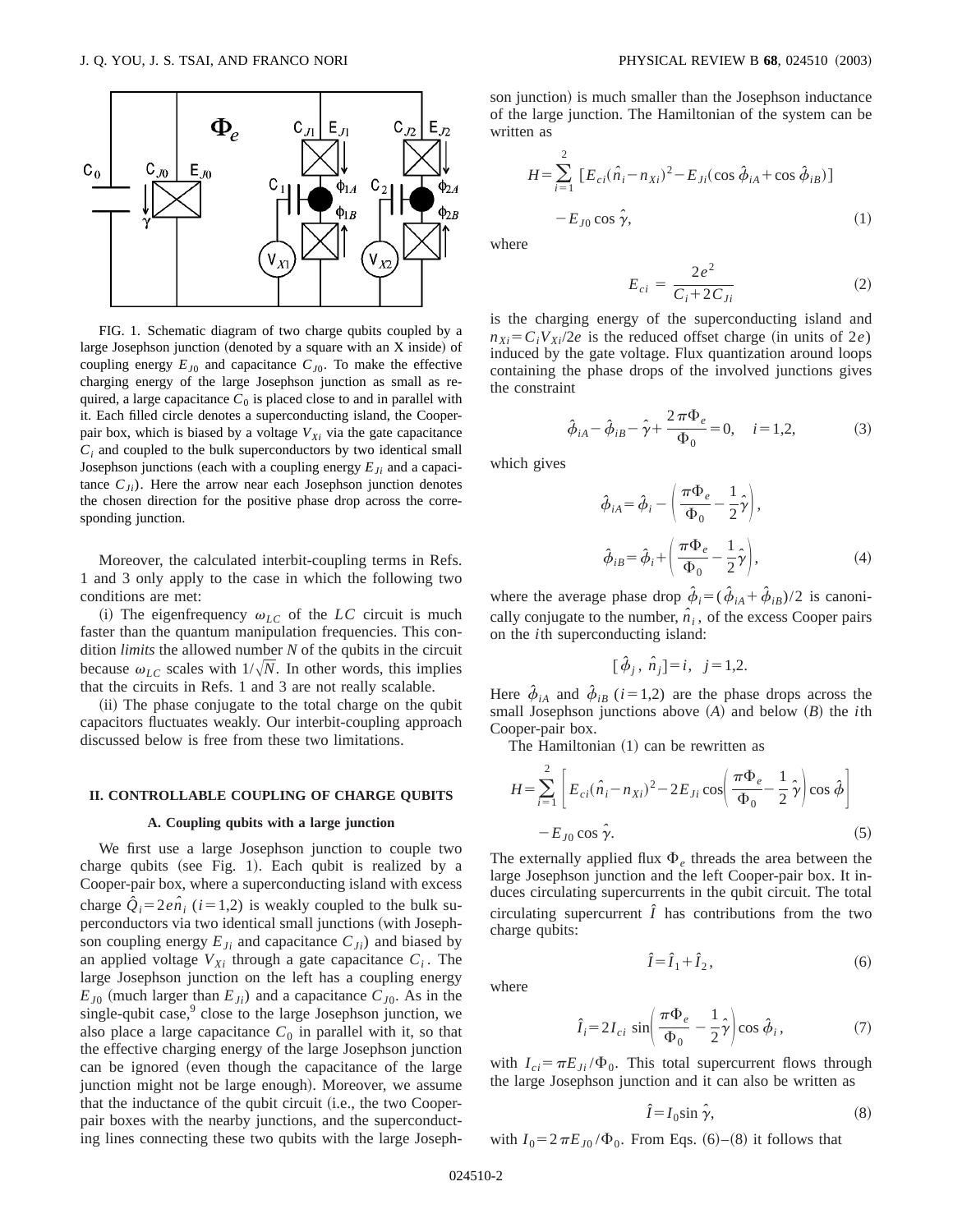$$
I_0 \sin \hat{\gamma} = 2 \sin \left( \frac{\pi \Phi_e}{\Phi_0} - \frac{1}{2} \hat{\gamma} \right) (I_{c1} \cos \hat{\phi}_1 + I_{c2} \cos \hat{\phi}_2).
$$
\n(9)

When the coupling energy  $E_{Ji} = \Phi_0 I_{ci} / \pi$  of each Josephson junction connected to the charge box is much smaller than that of the large Josephson junction in the circuit, the phase  $\alpha$ <sup>*γ*</sup> across the large junction will be small. Expanding the operator functions of  $\hat{\gamma}$  in Eq. (9) into a series and retaining the terms up to second order of the parameters

$$
\eta_i = \frac{I_{ci}}{I_0} \quad (-1), \quad i = 1, 2,\tag{10}
$$

we have

$$
\hat{\gamma} = 2 \sin \left( \frac{\pi \Phi_e}{\Phi_0} \right) (\eta_1 \cos \hat{\phi}_1 + \eta_2 \cos \hat{\phi}_2)
$$

$$
- \sin \left( \frac{2 \pi \Phi_e}{\Phi_0} \right) (\eta_1 \cos \hat{\phi}_1 + \eta_2 \cos \hat{\phi}_2)^2. \tag{11}
$$

It is clear that the phase drop  $\hat{\gamma}$  across the large Josephson junction is controllable via the applied flux  $\Phi_e$ .

For Hamiltonian  $(5)$ , we also expand the operator functions of  $\hat{\gamma}$  into a series and retain the terms up to second order of  $\eta_i$ . Moreover, we consider the charging regime with  $E_{ci}$  much larger than  $E_{Ji}$ . Also, we assume that the temperature is low enough  $(k_B T \ll E_{ci})$  and the superconducting gap is larger than  $E_{ci}$ , so that quasiparticle tunneling is strongly suppressed. In this case, only the lowest two charge states are important for each qubit operating around the degeneracy point  $V_{Xi} = (2n_i + 1)e/C_i$ . In the spin- $\frac{1}{2}$  representation based on the charge states  $|n_i\rangle \equiv |\uparrow\rangle_i$ , and  $|n_i+1\rangle \equiv |\downarrow\rangle_i$  of each Cooper-pair box, the Hamiltonian of the system can be reduced to

$$
H = \sum_{i=1}^{2} \left[ \varepsilon_i (V_{Xi}) \sigma_z^{(i)} - \bar{E}_{Ji} \sigma_x^{(i)} \right] - \chi \sigma_x^{(1)} \sigma_x^{(2)}, \qquad (12)
$$

with

$$
\varepsilon_i(V_{Xi}) = \frac{1}{2} E_{ci} \left[ \frac{C_i V_{Xi}}{e} - (2n_i + 1) \right]
$$
 (13)

and

$$
\overline{E}_{Ji} = E_{Ji} \cos\left(\frac{\pi \Phi_e}{\Phi_0}\right) \xi_i, \qquad (14)
$$

where

$$
\xi_i = 1 - \frac{3}{8} (\eta_i^2 + 3 \eta_j^2) \sin^2 \left( \frac{\pi \Phi_e}{\Phi_0} \right),
$$
 (15)

and  $i, j = 1,2$  ( $i \neq j$ ). The interbit coupling  $\chi$  is given by

$$
\chi = L_J I_{c1} I_{c2} \sin^2 \left( \frac{\pi \Phi_e}{\Phi_0} \right),\tag{16}
$$

where the large Josephson junction acts as an *effective* inductance of value

$$
L_J = \frac{\Phi_0}{2\pi I_0}.\tag{17}
$$

It is clear that the interbit coupling is switched off at  $\Phi$ <sub>e</sub>  $=0$ . It is well known that a large Josephson junction can act as an inductance  $(e.g., Ref. 1)$ . Here we explicitly show a specific way that it can be used to couple qubits.

Retaining up to second-order terms in the expansion parameters  $\eta_i$ , the total circulating current  $\hat{I}$  can be written as

$$
\hat{I} = 2 \sin\left(\frac{\pi \Phi_e}{\Phi_0}\right) (I_{c1} \cos \hat{\phi}_1 + I_{c2} \cos \hat{\phi}_2)
$$

$$
- \frac{1}{I_0} \sin\left(\frac{2 \pi \Phi_e}{\Phi_0}\right) (I_{c1} \cos \hat{\phi}_1 + I_{c2} \cos \hat{\phi}_2)^2. \quad (18)
$$

In the spin- $\frac{1}{2}$  representation, it is given by

$$
\hat{I} = \sin\left(\frac{\pi \Phi_e}{\Phi_0}\right) [I_{c1} \sigma_x^{(1)} + I_{c2} \sigma_x^{(2)}]
$$

$$
- \frac{1}{4I_0} \sin\left(\frac{2\pi \Phi_e}{\Phi_0}\right) [I_{c1}^2 + I_{c2}^2 + 2I_{c1}I_{c2} \sigma_x^{(1)} \sigma_x^{(2)}],
$$
(19)

which depends on the states of the charge-qubit system.

#### **B. Coupling qubits with a SQUID**

There are somewhat conflicting requirements imposed on this circuit. To obtain a large value for the effective Josephson inductance  $L_J = \Phi_0/2\pi I_0$ , a relatively small  $I_0$  is needed, so that a large interbit coupling can be achieved. However, when the large Josephson junction is also employed for a readout, it is desirable to use a large  $I_0$ . This permits a larger range of  $I<sub>b</sub>$ , so that a higher resolution in distinguishing qubit states can be achieved in the quantum measurement based on the switching of the supercurrent through the large junction.

These two opposite requirements can be conveniently solved if the leftmost large Josephson junction in Fig. 1 is replaced by a symmetric dc SQUID with two sufficiently large junctions (see Fig. 2). Instead of  $\Phi_e$  inside the circuit loop between  $E_{J0}$  and the first qubit (as in Fig. 1), we now apply a flux  $\Phi_s$  inside the large-junction dc SQUID loop (see Fig. 2). This SQUID can be used both for coupling the two charge qubits and implementing the readout. When the readout is not active  $(I_b=0)$ , we can choose a suitable flux  $\Phi_s$ inside the SQUID loop to generate a larger interbit coupling. For  $I_b=0$ , the reduced Hamiltonian of the coupled-qubit system and the total circulating current *I* have the same forms as in Eqs. (12) and (19), but with  $\Phi_e$  and  $I_0$  replaced by  $\frac{1}{2}\Phi_s$  and

$$
I_0 = 2I_0^s \cos\left(\frac{\pi \Phi_s}{\Phi_0}\right),\tag{20}
$$

where  $I_0^s = 2\pi E_{J0}^s / \Phi_0$ . When the readout is active (see Sec. IV),  $\Phi_s$  is chosen as zero to obtain a larger effective Josephson coupling energy.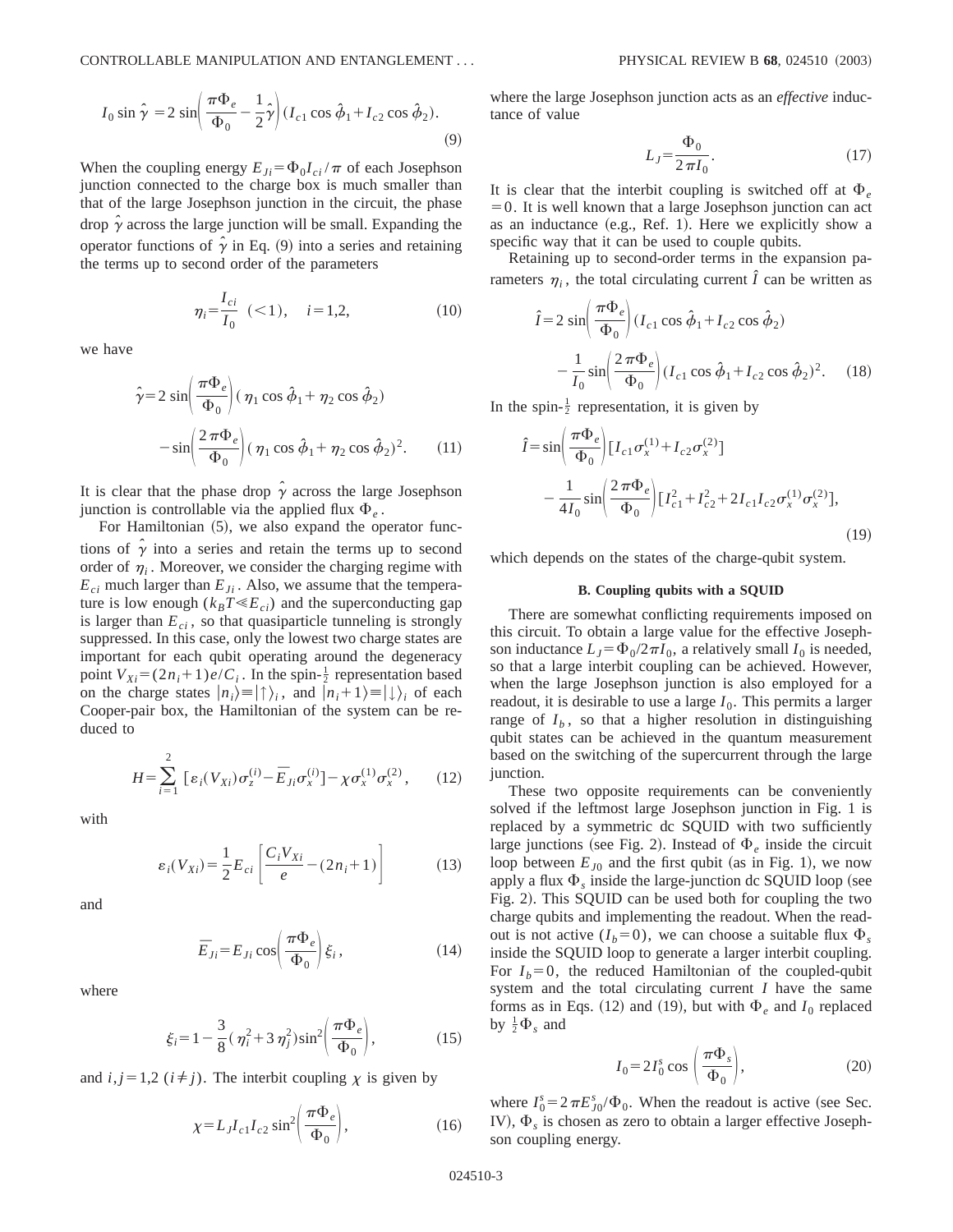

FIG. 2. Schematic diagram of the coupled-qubit circuit with a biased-current source of impedance  $Z(\omega)$ . The dc SQUID, with two junctions of large  $E_{J0}^s$ , plays the role of both coupling the charge qubits and implementing the readout. Here the large capacitance  $C_0$  placed close to and in parallel with the dc SQUID is included in the impedance  $Z(\omega)$ .

## **C. Controlled-phase-shift gate**

When the system works at the degeneracy points with  $\varepsilon_i(V_{Xi})=0$ , the Hamiltonian becomes

$$
H = -\bar{E}_{J1}\sigma_x^{(1)} - \bar{E}_{J2}\sigma_x^{(2)} - \chi \sigma_x^{(1)} \sigma_x^{(2)}.
$$
 (21)

For instance, when  $\overline{E}_{ji} > 0$ ,  $i = 1,2$ , its four eigenvalues are

$$
\begin{aligned}\n\overline{E}_{J1} + \overline{E}_{J2} - \chi, \\
\overline{E}_{J1} - \overline{E}_{J2} + \chi, \\
\overline{E}_{J2} - \overline{E}_{J1} + \chi, \\
-\overline{E}_{J1} - \overline{E}_{J2} - \chi.\n\end{aligned} \tag{22}
$$

The corresponding eigenstates are  $|e_1, e_2\rangle$ ,  $|e_1, g_2\rangle$ ,  $|g_1, e_2\rangle$ , and  $|g_1, g_2\rangle$ , where

$$
|e_i\rangle = \frac{1}{\sqrt{2}} (|\uparrow\rangle_i - |\downarrow\rangle_i),
$$
  

$$
|g_i\rangle = \frac{1}{\sqrt{2}} (|\uparrow\rangle_i + |\downarrow\rangle_i).
$$
 (23)

Because they are also the eigenstates of the two uncoupled charge qubits, when prepared initially at an eigenstate, the system does not evolve to an entangled state even in the presence of interbit coupling. As shown below, one can take advantage of this property to implement the measurement. In addition, this property can be used to construct efficient conditional gates. For instance, if

$$
\overline{E}_{J1} = \overline{E}_{J2} = \chi, \tag{24}
$$

the controlled-phase-shift (CPS) gate is given by

$$
U_{\rm{CPS}}(\tau) = e^{i\chi\tau/\hbar} U,\tag{25}
$$

$$
U = e^{-iH\tau/\hbar} = \exp\{i(\chi\tau/\hbar) [\sigma_x^{(1)} + \sigma_x^{(2)} + \sigma_x^{(1)}\sigma_x^{(2)}]\},\tag{26}
$$

at  $\tau = \pi \hbar/4\chi$ . This gate transforms the basis states  $|e_1, e_2\rangle$ ,  $|e_1, g_2\rangle, |g_1, e_2\rangle, \text{ and } |g_1, g_2\rangle \text{ as }$ 

$$
\begin{pmatrix} |e_1, e_2\rangle \\ |e_1, g_2\rangle \\ |g_1, e_2\rangle \\ |g_1, g_2\rangle \end{pmatrix} \rightarrow \begin{pmatrix} 1 & 0 & 0 & 0 \\ 0 & 1 & 0 & 0 \\ 0 & 0 & 1 & 0 \\ 0 & 0 & 0 & -1 \end{pmatrix} \begin{pmatrix} |e_1, e_2\rangle \\ |e_1, g_2\rangle \\ |g_1, e_2\rangle \\ |g_1, g_2\rangle \end{pmatrix} . \quad (27)
$$

The generation of this conditional two-bit gate is efficient because the condition  $(24)$  can be realized in one step via changing the gate voltages  $V_{Xi}$ ,  $i=1,2$ , and the flux  $\Phi_s$ simultaneously. Also, the architecture is scalable because multiple charge qubits can be coupled by connecting them in parallel with the large-junction SQUID. If the two Josephson junctions in each Cooper-pair box are replaced by smalljunction dc SQUIDs, any selected pairs of charge qubits (not necessarily neighbors) can be coupled. $10$ 

# **III. MICROWAVE-ASSISTED MACROSCOPIC ENTANGLEMENT**

When a microwave field is applied to the Josephson charge qubit, Rabi oscillations occur in the system.<sup>14</sup> These oscillations can also be demonstrated by coupling a quantum resonator to the charge qubit.<sup>15</sup> Here we apply the microwave field to the Cooper-pair box via the gate capacitance, as in Refs. 9 and 14, but each charge qubit is driven by a different microwave field.<sup>16</sup> In this situation,  $n_{Xi}$  in Eq. (1) is replaced by

$$
n_{Xi} + \hat{n}_{ACi} = n_{Xi} + \left(\frac{C_i d_i}{2e}\right) \hat{\mathcal{E}}_{ACi}.
$$
 (28)

Here  $d_i$  is the thickness of the gate capacitor and

$$
\hat{\mathcal{E}}_{ACi} = \mathcal{E}_{\lambda i} \ a_i + \mathcal{E}_{\lambda i}^* \ a_i^\dagger \tag{29}
$$

is the microwave electric field in the gate capacitor of the *i*th Cooper-pair box, where  $a_i$  is the annihilation operator of the microwave mode. Because the microwave wavelength is much larger than  $d_i$ ,  $\mathcal{E}_{\lambda i}$  can be considered constant in the gate capacitor. In the charging regime, the Hamiltonian of the system (including the microwave fields) can be written as

$$
H = \sum_{i=1}^{2} \left[ \varepsilon_i (V_{Xi}) \sigma_z^{(i)} - \overline{E}_{Ji} \sigma_x^{(i)} + \hbar \omega_{\lambda i} a_i a_i^{\dagger} + \sigma_z^{(i)} (K_i a_i + K_i^* a_i^{\dagger}) \right] - \chi \sigma_x^{(1)} \sigma_x^{(2)}, \qquad (30)
$$

where

$$
K_i = \left(\frac{E_{ci}C_i d_i}{2e}\right) \mathcal{E}_{\lambda i} \,. \tag{31}
$$

Here, we also consider the system working at the degeneracy points  $\varepsilon_i(V_{Xi})=0$ ,  $i=1,2$ . When  $\hbar \omega_{\lambda i} \approx 2|\bar{E}_{Ji}|$  and under the rotating-wave approximation, the Hamiltonian is cast to

with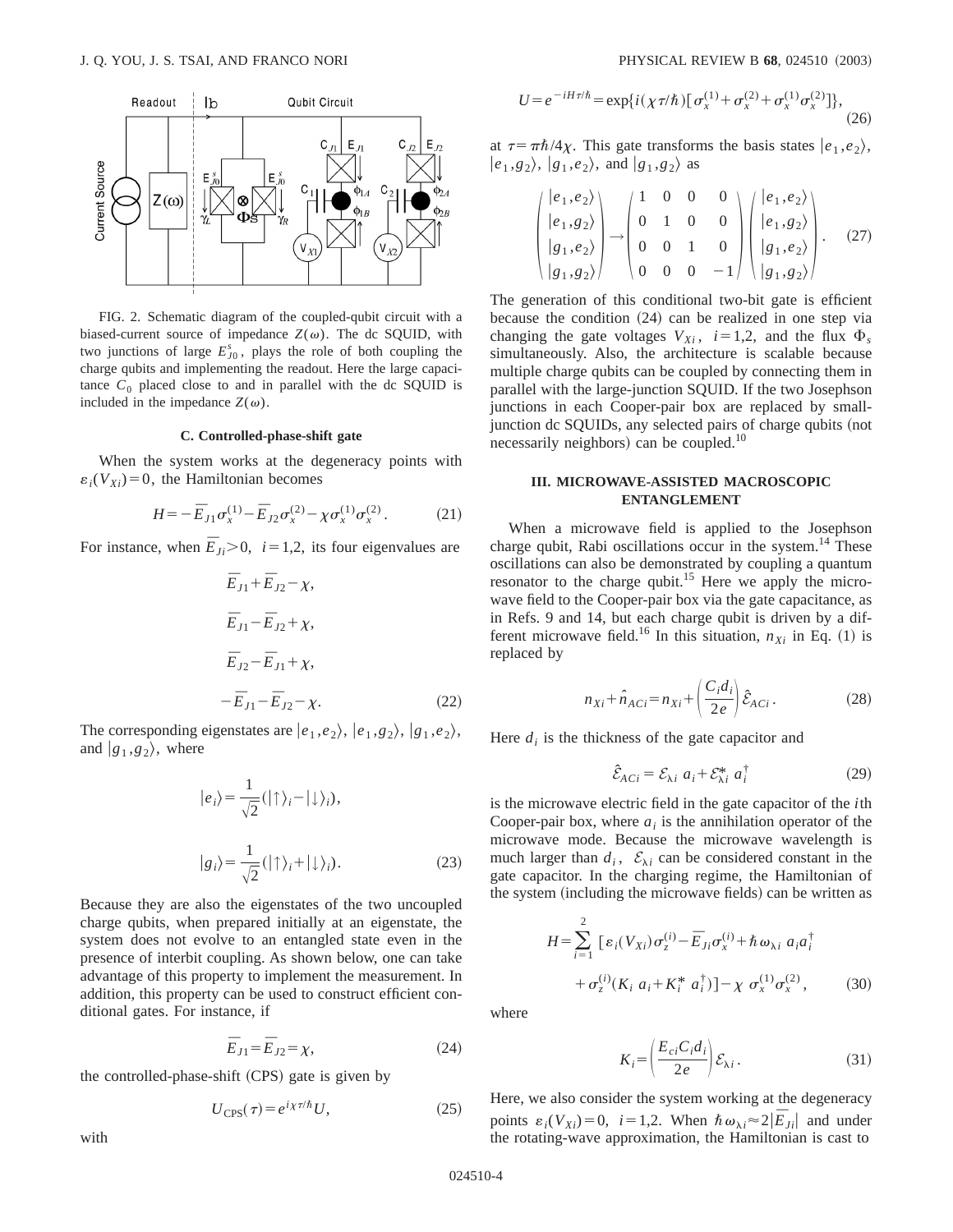$$
H = \sum_{i=1}^{2} \left[ -\overline{E}_{Ji} \sigma_{x}^{(i)} + \hbar \omega_{\lambda i} a_{i} a_{i}^{\dagger} + (K_{i} |e_{i} \rangle \langle g_{i} | a_{i} + \text{H.c.}) \right] - \chi \sigma_{x}^{(1)} \sigma_{x}^{(2)}.
$$
 (32)

Without interbit coupling, each Josephson charge qubit exhibits Rabi oscillations between states  $|e_i, l_i\rangle$  and  $|g_i, l_i\rangle$  $|1\rangle$ , where  $|1\rangle$  is a photon state with  $l_i$  photons. For the resonant case with  $\hbar \omega_{\lambda i} = 2|\bar{E}_{Ji}|$ , the eigenvalues of each charge-qubit system are given by

$$
\epsilon_{\pm}^{(i)} = E_{0i} \pm \frac{1}{2} \hbar \Omega_i, \qquad (33)
$$

where

$$
E_{0i} = \hbar \,\omega_{\lambda i} (l_i + 1),\tag{34}
$$

and

$$
\Omega_i = \frac{2}{\hbar} |K_i| \sqrt{l_i + 1} \tag{35}
$$

is the Rabi frequency. Though entanglement occurs between each charge qubit and the nonclassical microwave field, the two qubits do not entangle with each other since the system evolves as

$$
|\Psi(t)\rangle = |\psi_1(t)\rangle |\psi_2(t)\rangle, \tag{36}
$$

where

$$
|\psi_i(t)\rangle = \sin(\Omega_i t) |e_i, l_i\rangle + \cos(\Omega_i t) |g_i, l_i + 1\rangle \qquad (37)
$$

if the system is initially prepared at state  $|g_1, g_2, l_1+1, l_2|$  $+1$ ). However, in the presence of microwave fields, when the interbit coupling is switched on, the coupled-qubit system exhibits complicated quantum oscillations and it will evolve to the entangled state. For instance, in the resonant situation, the eigenvalues are given by

$$
\varepsilon_{1,4} = E_{01} + E_{02} \pm \hbar \Lambda_1,
$$
  

$$
\varepsilon_{2,3} = E_{01} + E_{02} \pm \hbar \Lambda_2,
$$
 (38)

where

$$
\Lambda_{1,2} = [(\Omega_1 \pm \Omega_2)^2 + (\chi/\hbar)^2]^{1/2}.
$$
 (39)

The state of the coupled-qubit system evolves as

$$
|\Psi(t)\rangle = C_1(t)|e_1, e_2, l_1, l_2\rangle + C_2(t)|e_1, g_2, l_1, l_2 + 1\rangle
$$
  
+ C\_3(t)|g\_1, e\_2, l\_1 + 1, l\_2\rangle  
+ C\_4(t)|g\_1, g\_2, l\_1 + 1, l\_2 + 1\rangle. (40)

For the system prepared initially at  $|g_1, g_2, l_1+1, l_2+1\rangle$ ,

$$
C_1(t) = \frac{1}{2} \{ R_2(t) - R_1(t) + i(\chi/\hbar) [S_2(t) - S_1(t)] \},
$$
  

$$
C_2(t) = \frac{1}{2} [ (\Omega_1 + \Omega_2) S_1(t) + (\Omega_1 - \Omega_2) S_2(t) ],
$$

$$
C_3(t) = \frac{1}{2} [(\Omega_1 + \Omega_2) S_1(t) - (\Omega_1 - \Omega_2) S_2 t)],
$$
  
\n
$$
C_4(t) = \frac{1}{2} \{R_1(t) + R_2(t) + i(\chi/\hbar) [S_1(t) + S_2(t)]\},
$$
\n(41)

where

$$
R_i(t) = \cos(\Lambda_i t), \quad S_i(t) = \frac{\sin(\Lambda_i t)}{\Lambda_i}.
$$
 (42)

For a two-level system interacting with a single-mode field, the Rabi oscillations can be explained using either quantum or semiclassical theory, where the single-mode field is described quantum mechanically or treated as a classical field.<sup>17</sup> Here the quantum oscillations of coupled charge qubits (namely, the Rabi oscillations in coupled two-level systems) are studied using quantum theory, where the microwave field coupled to each qubit is quantized. This also applies to the classical-field case, in which the quantum oscillations are still described by Eq. (40), but  $|e_1, e_2, l_1, l_2\rangle$ ,  $|e_1, g_2, l_1, l_2+1\rangle, \quad |g_1, e_2, l_1+1, l_2\rangle, \quad \text{and} \quad |g_1, g_2, l_1+1, l_2\rangle$ +1) are replaced by  $|e_1, e_2\rangle$ ,  $|e_1, g_2\rangle$ ,  $|g_1, e_2\rangle$ , and  $|g_1, g_2\rangle$ .

Figure 3 shows the occupation probability  $|C_1(t)|^2$  as a function of time *t*. For instance, when  $|C_1(t)|^2 \approx 1$ , both charge qubits are in their excited states. It can be seen that  $|C_1(t)|^2$  looks very different when the interbit coupling is switched on or off. The macroscopic entanglement between the two coupled qubits can be explicitly shown at  $\Omega_1$  $= \Omega_2$  (=  $\Omega$ ). In this case, when  $t_{\text{ent}} = n \pi \hbar/W \chi$ , with *n*  $= 1, 2, 3, \ldots$ , and

$$
W = [(2\hbar \Omega/\chi)^2 + 1]^{1/2}.
$$
 (43)

 $|\Psi(t)\rangle$  becomes

$$
|\Psi(t_{\text{ent}})\rangle = C_1(t_{\text{ent}})|e_1, e_2, l_1, l_2\rangle + C_4(t_{\text{ent}})|g_1, g_2, l_1 + 1, l_2 + 1\rangle, \tag{44}
$$

where

$$
C_1(t_{\text{ent}}) = \frac{1}{2} [-\cos(n\pi) + \exp(in\pi/W)],
$$
  

$$
C_4(t_{\text{ent}}) = \frac{1}{2} [\cos(n\pi) + \exp(in\pi/W)].
$$
 (45)

The peaks away from either zero or 1 shown in Fig.  $3(a)$ correspond to this kind of entangled state. Furthermore, if suitable values of *W* are taken, the maximally entangled state with  $|C_1|^2 = |C_4|^2 = \frac{1}{2}$  can be derived. This state is a macroscopic Schrödinger-cat state of the two charge qubits. For instance, if  $\hbar \Omega/\chi = \sqrt{3}/2$ , the coupled-qubit system evolves to the maximally entangled state at the times given by

$$
t_{\text{ent}}^{(\text{max})} = (2l+1)\pi\hbar/2\chi, \ \ l=0,1,2,\dots \quad (46)
$$

This entangled state corresponds to the half-probability peaks in Fig.  $3(c)$ .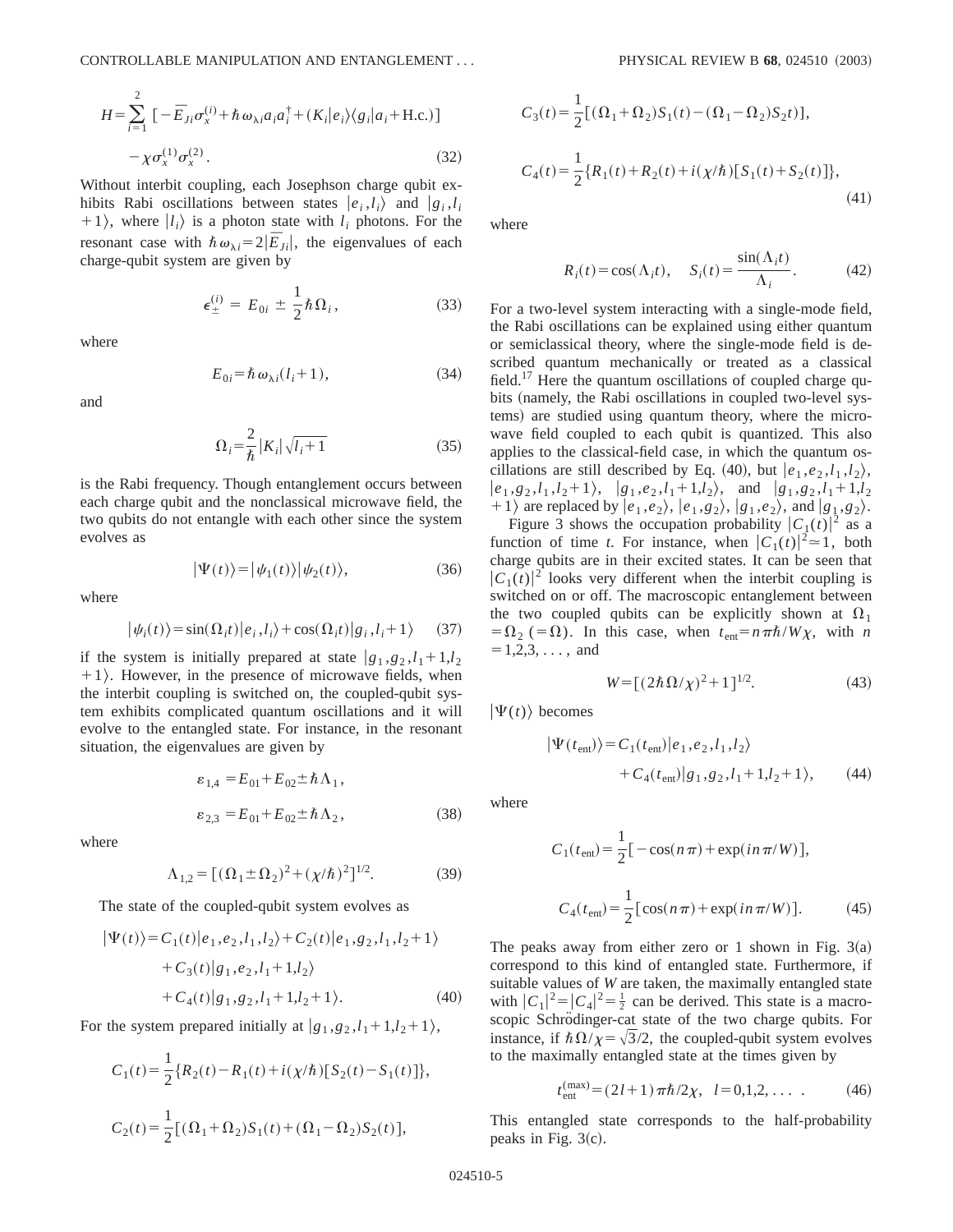

FIG. 3. Occupation probability  $|C_1(t)|^2$  as a function of time. (a)  $\Omega_2 = \Omega_1, \chi/\hbar = \Omega_1;$  (b)  $\Omega_2 = 1.2\Omega_1, \chi/\hbar = \Omega_1;$  (c)  $\Omega_2$  $= \Omega_1, \chi/\hbar = \sqrt{3}\Omega_1/2;$  (d)  $\Omega_2 = 1.2\Omega_1, \chi/\hbar = \sqrt{3}\Omega_1/2;$  (e)  $\Omega_2$  $= \Omega_1, \chi = 0$ ; (f)  $\Omega_2 = 1.2\Omega_1, \chi = 0$ . The time is in units of  $\Omega_1^{-1}$ .

#### **IV. QUANTUM MEASUREMENT**

To implement a readout, we bias a current pulse  $I<sub>b</sub>$  to the qubit circuit (see Fig. 2), as in the single-qubit case. $9$  Now, a term  $-\Phi_0I_b\hat{\delta}/2\pi$ , with

$$
\hat{\delta} = \frac{1}{4} \left[ \hat{\gamma}_L + \hat{\gamma}_R + \sum_{i=1,2} (\hat{\phi}_{iA} - \hat{\phi}_{iB}) \right],\tag{47}
$$

should be added to the Hamiltonian  $(1)$ , where  $\hat{\delta}$  is the average phase drop of the total qubit circuit and it can be written as

$$
\hat{\delta} = \hat{\gamma} - \frac{\pi \Phi_s}{2\Phi_0},\tag{48}
$$

with  $\hat{\gamma} = \frac{1}{2} (\hat{\gamma}_L + \hat{\gamma}_R)$ . Here we set the flux  $\Phi_s$  equal to zero to have a larger effective Josephson coupling energy. In the spin- $\frac{1}{2}$  representation based on charge states, the Hamiltonian of the system is also reduced to Eq.  $(12)$ . The interbit coupling is here induced by the bias current and given by

$$
\chi = L_J I_{c1} I_{c2} \sin^2(\gamma_0/2),\tag{49}
$$

where the effective inductance is

$$
L_J = \frac{\Phi_0}{2\pi I_0 \cos \gamma_0},\tag{50}
$$



FIG. 4. Eigenstate dependence of the supercurrent through the SQUID as a function of the bias current  $I_b$ . Here,  $E_{J1} = E_{J2}$  $= \frac{1}{5} E_{J0}^s, \quad |1\rangle = |e_1, e_2\rangle, \quad |2\rangle = |e_1, g_2\rangle, \quad |3\rangle = |g_1, e_2\rangle, \quad \text{and} \quad |4\rangle$  $=$  $|g_1, g_2\rangle$ .

$$
\gamma_0 = \sin^{-1}(I_b/I_0),\tag{51}
$$

with  $I_0 = 4 \pi E_{J0}^s / \Phi_0$ , and  $I_b < I_0$ . The intrabit couplings are

$$
\bar{E}_{Ji} = E_{Ji} \cos(\gamma_0/2) \xi_i, \qquad (52)
$$

where

$$
\xi_i = 1 - \alpha (\eta_i^2 + 3 \eta_j^2) \sin^2(\gamma_0/2), \tag{53}
$$

with

$$
\alpha = \frac{2 + \cos \gamma_0}{8 \cos^3 \gamma_0},\tag{54}
$$

and  $i, j = 1,2$  ( $i \neq j$ ). The supercurrent through the SQUID,

$$
I_0 \sin \hat{\gamma} = I_b - \sin(\gamma_0/2) [I_{c1} \sigma_X^{(1)} + I_{c2} \sigma_X^{(2)}] + \frac{1}{4I_0} \tan \gamma_0 [I_{c1}^2 + I_{c2}^2 + 2I_{c1} I_{c2} \sigma_X^{(1)} \sigma_X^{(2)}],
$$
\n(55)

has contributions from both the bias current and the current from the Josephson charge qubits.

At the working points with  $\varepsilon_i(V_{Xi})=0$ , the eigenstates of the system are also  $|e_1, e_2\rangle$ ,  $|e_1, g_2\rangle$ ,  $|g_1, e_2\rangle$ , and  $|g_1, g_2\rangle$ . In Fig. 4, we show the dependence of the supercurrents through the SQUID on the eigenstates of the charge-qubit system. The supercurrents through the SQUID increase with the bias current and the difference between the supercurrents at different (nondegenerate) eigenstates widens. For the measurement setup shown in Fig. 2, the supercurrent through the SQUID is the largest at the eigenstate  $|e_1, e_2\rangle$  and it first reaches the maximal value  $I_0$  (namely, the critical current) when the bias current  $I_b$  approaches a value  $I_{SW}$  near  $I_0$ .

and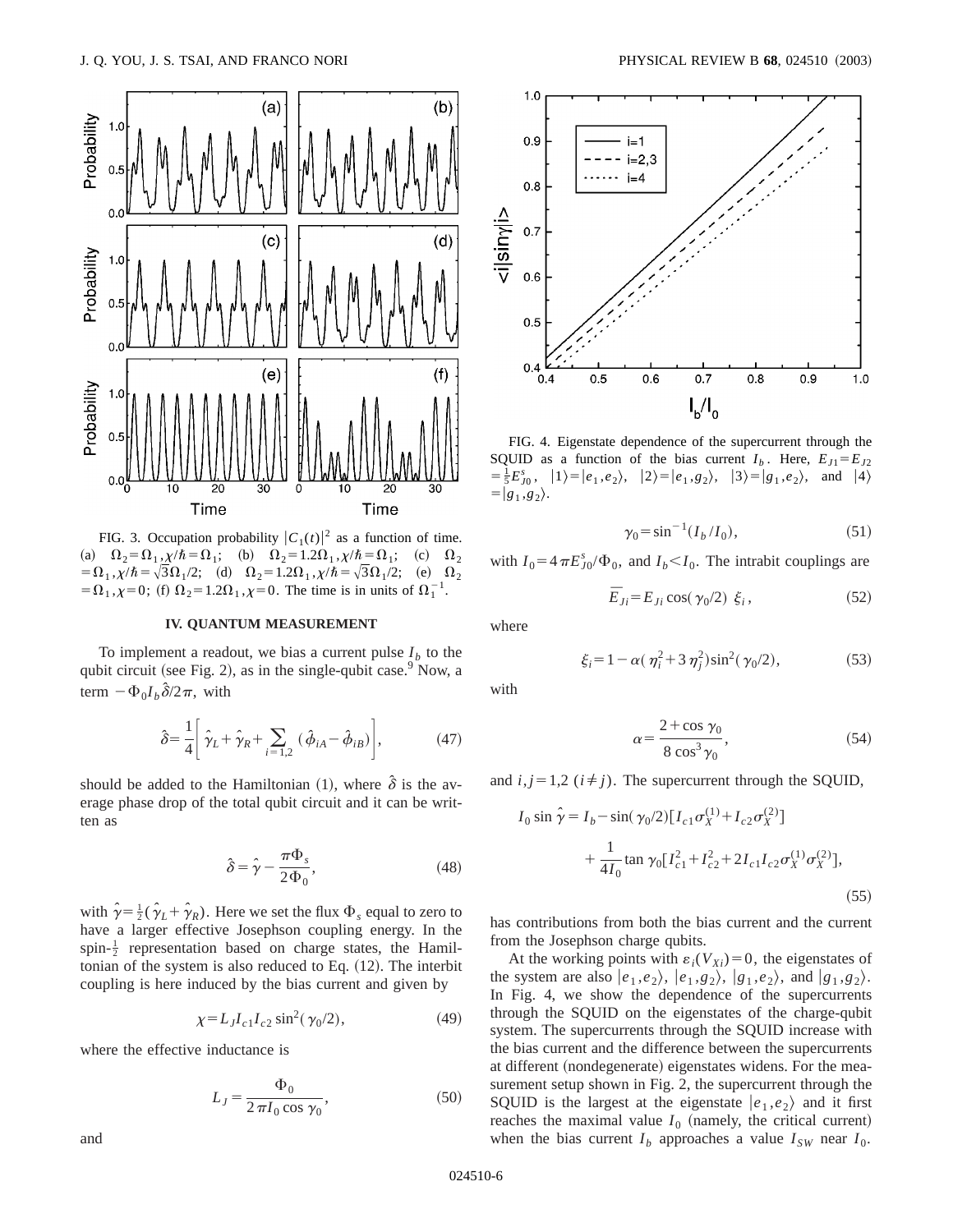Around this value, the supercurrent through the SQUID switches, with a very large probability  $P_1$ , from the zerovoltage state to the dissipative nonzero-voltage state in the quasiparticle-current branch and the measurement on the voltage is carried out. However, due to environmental noise as well as thermal and quantum fluctuations, the switching actually occurs before the supercurrent through the SQUID reaches  $I_0$ . At  $I_b \sim I_{SW}$ , the supercurrents through the SQUID will also switch to the nonzero voltage state at other eigenstates, but the switching probabilities are small. In the ideal case, if the difference between the large switching probability  $P_1$  and the small ones is close to 1, then, in principle, a single-shot readout would be achieveable. As shown in Ref. 9, the Josephson-junction switching experiment can provide sufficient accuracy to discriminate the state  $|e_1, e_2\rangle$  from others.

The operation and readout of the macroscopic entanglement of the coupled-qubit system can be implemented by simultaneously applying a pulsed microwave field (with the same duration  $\tau$ ) to each charge qubit. The sequence would be:

(i) before the microwave fields are applied, the flux  $\Phi$ <sub>s</sub> through the SQUID is set equal to zero and no interbit coupling exists;

(ii) the flux  $\Phi_s$  is switched on to a certain nonzero value exactly at the start of the microwave pulse and off at the end of the microwave pulse. Within the microwave pulse duration  $\tau$ , the evolution of the system is described by Eq. (40);

(iii) a pulsed bias current  $I_b$  is applied to perform a measurement after the microwave pulse.

During the measurement, the quantum state of the chargequbit system collapses to the eigenstate  $|e_1, e_2\rangle$  with probability  $|C_1(\tau)|^2$ . This probability is proportional to the switching probability  $P_1$  of the SQUID. Because of relaxation, the envelope of the measured switching probability  $P_1$ decays exponentially with time. This is used to obtain the relaxation time.<sup>2,9</sup> Ramsey fringes of the probability  $P_1$  can be used $9$  to determine the decoherence time of the coupledqubit system. For each given microwave pulse duration  $\tau$ , through repeated measurements, one can determine the occupation probability  $|C_1(\tau)|^2$  and thus deduce the information about the macroscopic entanglement between the coupled charge qubits [see Figs. 3(a) and 3(c)].

### **V. DISCUSSION AND CONCLUSION**

Finally, we estimate some important parameters using available quantities for the single charge qubit. Here we consider the maximally entangled case shown in Fig.  $3(c)$ , in which  $\Omega_1 = \Omega_2 = \Omega$ , and

$$
\frac{\chi}{\hbar} = \frac{\sqrt{3}}{2} \Omega.
$$

Taking  $2\pi/\Omega \approx 0.22\mu s$ , as derived from the Rabi oscillation of the measured switching probability,<sup>9</sup> we have  $\chi/\hbar$  $\approx$  0.25 GHz. Reference 9 also gives  $E_J/\hbar \approx 16.5$  GHz. Choosing

$$
E_{J0}^s \approx 5E_{Ji} \approx 5E_J,
$$

and using the relation for  $\chi$ , we obtain  $\Phi_s \approx 0.35\Phi_0$ . For  $\Phi_s = 0$ , the expansion parameters are

$$
\eta_i = \frac{I_{0i}}{I_0} \approx 0.05
$$

for  $E_{J0}^{s} \approx 5E_{Ji}$ . When  $\Phi_{s} \approx 0.35\Phi_{0}$ , they become  $\eta_{i} \approx 0.14$ . The results are sufficiently accurate when  $\overline{E}_{Ji}$  and  $\chi$  are retained up to second- and higher-order terms in the expansion parameters  $\eta_i$ . When  $\Phi_s$  approaches  $\Phi_0/2$ , the interbit coupling strengthens. The reduced Hamiltonian of the system also has the same form as Eq.  $(12)$ , but higher-order terms in the expansion parameters should be included to obtain accurate results.

Here we consider the charging regime with  $E_{ci} \gg E_{Ji}$  in order to obtain analytical results. We expect that the interbit coupling can still be realized in the regime with  $E_{ci} \sim E_{Ji}$ , i.e., the regime used by the Saclay group in the experiment on a single Josephson qubit.<sup>9</sup> In this latter regime, the results can only be obtained numerically, but a relatively long decoherence time would be expected for the coupled-qubit system to work at the degeneracy points because at these points the states are more stable against the variations of both the offset charges and the flux  $\Phi_e$  or  $\Phi_s$ .

Very recently, quantum oscillations were experimentally observed in two coupled charge qubits.18 Also, a novel method for the controllable coupling of charge qubits was proposed using a variable electrostatic transformer.<sup>19</sup> In contrast with our interbit coupling scheme, these studies involve capacitively-coupled (as opposed to inductively-coupled) charge qubits. The main advantage of this inductive coupling among qubits is that it allows a controllable link between any selected qubits, not necessarily nearest neighbors.

In conclusion, we employ a large-junction SQUID to couple Josephson charge qubits and implement a readout. This architecture is readily scalable to multiple qubits. When the system works at the degeneracy points, where the dephasing effects are suppressed, it is shown that the macroscopic entanglement can be generated with the assistance of microwave fields. Also, we show the quantum measurement of the macroscopic entanglement.

### **ACKNOWLEDGMENTS**

We thank X. Hu and B. Plourde for useful comments. We acknowledge support from the U.S. ARDA, AFOSR, and the U.S. National Science Foundation Grant No. EIA-0130383.

398, 786 (1999).

<sup>4</sup> J. E. Mooij, T. P. Orlando, L. Levitov, L. Tian, C. H. van der Wal,

<sup>\*</sup>Corresponding author. Email address: nori@umich.edu

 $1$ See, e.g., Y. Makhlin, G. Schön, and A. Shnirman, Rev. Mod. Phys.  $73$ ,  $357$   $(2001)$ , and references therein.

 $2$ Y. Nakamura, Yu. A. Pashkin, and J. S. Tsai, Nature (London)

<sup>&</sup>lt;sup>3</sup>Y. Makhlin, G. Schön, and A. Shnirman, Nature (London) 398, 305 (1999).